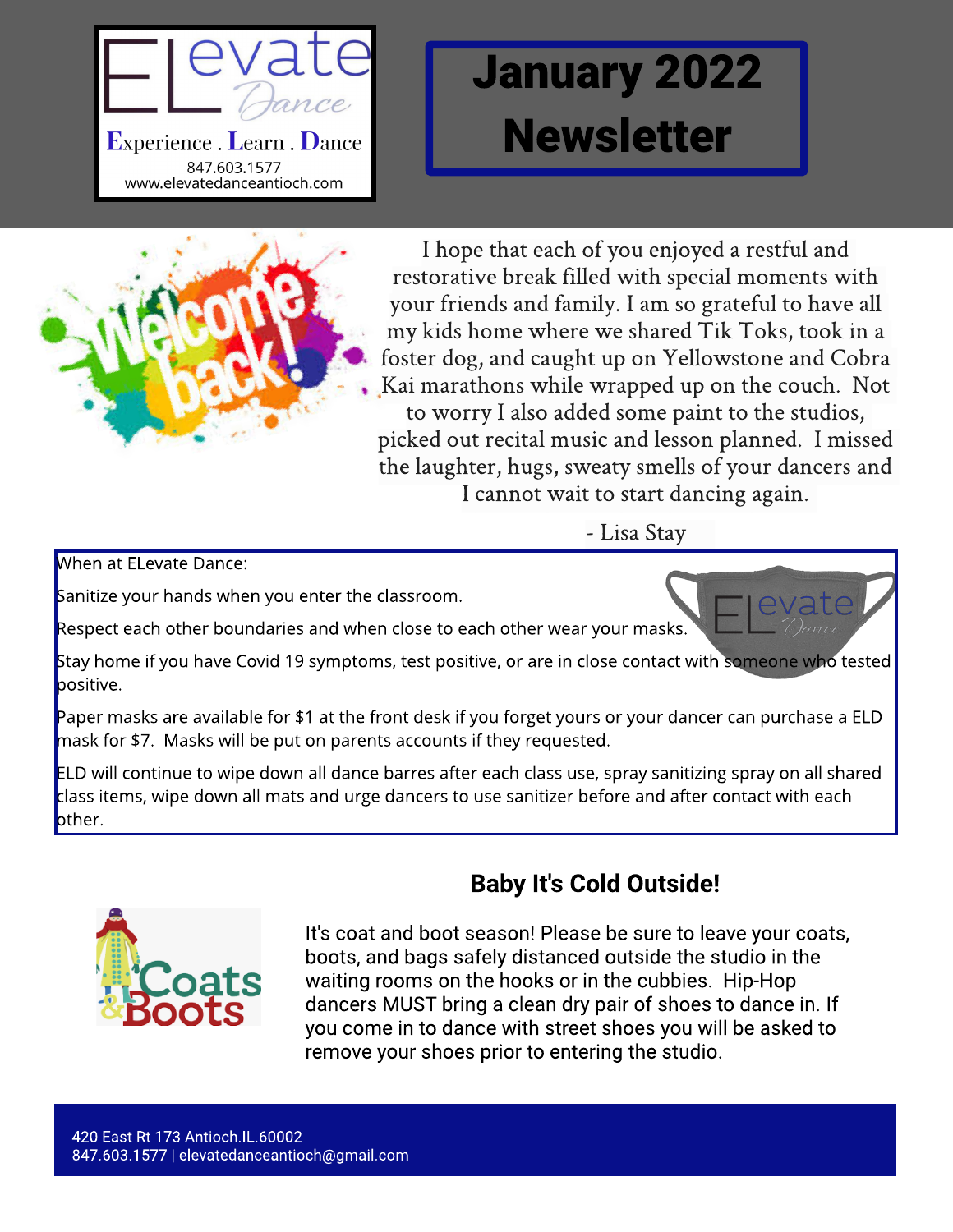## **WAITING ROOM**

\* Dancers should not enter the dance studios until an instructor arrives and they invite them in.

\* Please have your dancer visit the restroom before class.

\* Do not disrupt class to correct or discipline your child. For younger dancers our teachers use stickers, stamps, or suckers to help with class participation. If behavior is an issue in class, the teacher will look for new ways to motivate your dancer.

\* Please know that our teachers are usually on a tight teaching schedule with very little time between classes. If you need to speak with your dancer's teacher, you can always leave a message at the front desk for them to contact you. We believe in working together to create the best environment for our dancers, so please always feel free to reach out.

\* Please supervise siblings while your dancer is in class. Siblings should not be climbing, running around, hiding in the curtains, playing tag, or running in waiting areas.



We have times available for studio rental and private lessons. These can can used for a group, practice dances before the recital, or choreograph a student dance for the recital. We also have availability for private and semi private lessons if you would like to do another dance for the recital. Studio rentals are \$20 per 1/2 hour/per dancer and Private lessons are \$30 a hour.